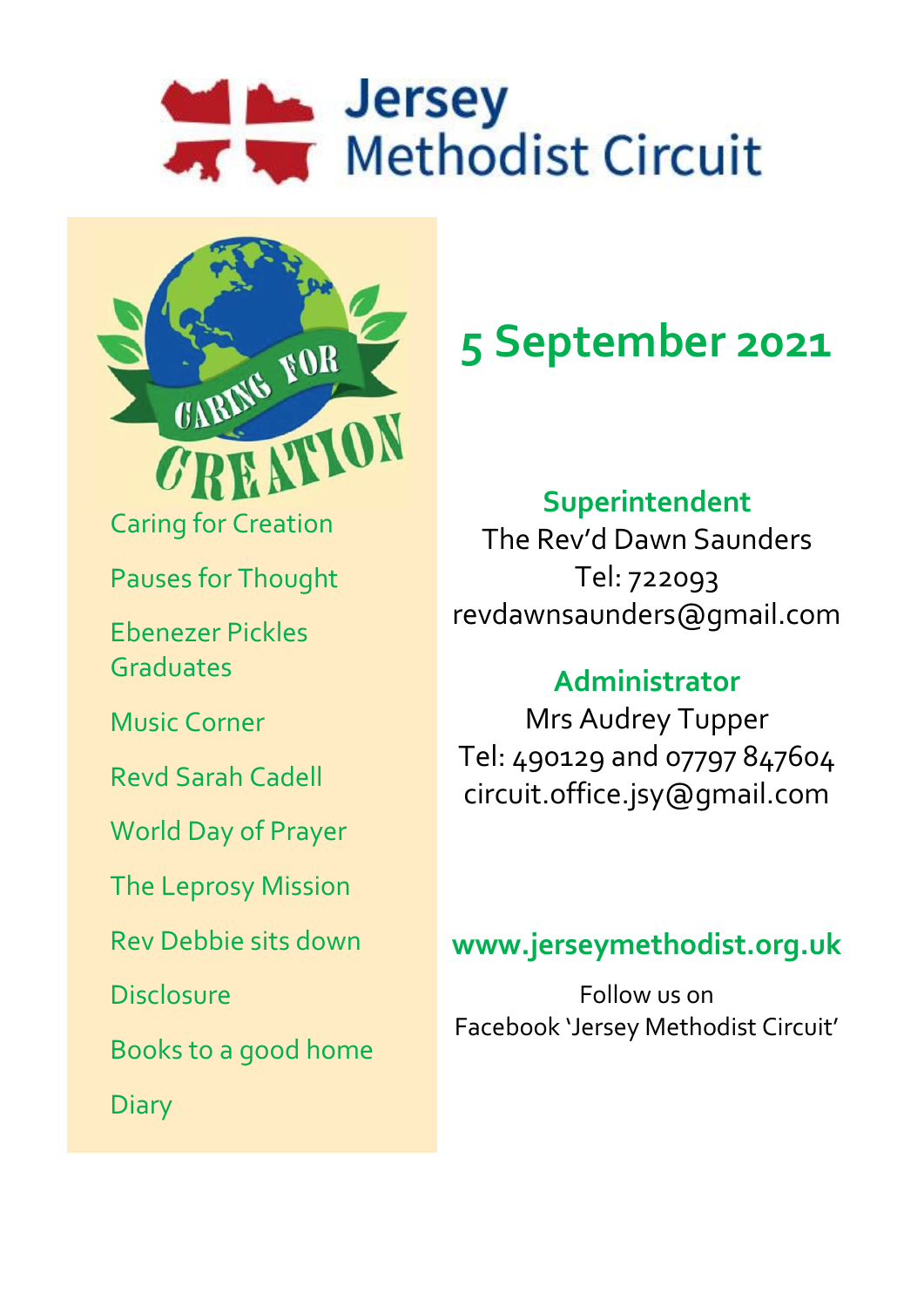# **PRAYER POINT**

#### **Circuit Facebook Prayer of the Week** (Katie Norman)

God's beautiful creation groans in agony, may we be instrumental in its healing. "If not us, then who, If not me and you, right now, it's time for us to do something" (from 'Do Something' by Matthew West)

#### **Methodist Church Prayer Handbook, Day 5**

Praying with Christians in Cameroon and Nigeria and in Britain, the Birmingham District

#### **Christians Together in Jersey – Mutual Intercessions**

This month: our teachers and lecturers This week: St Paul's Anglican Church and the ministry of Revd Canon Paul Brooks

#### **Thank you**

A prayer/poem written by local preacher Ann Beasley, who shared it with our Superintendent, (her daughter) after finally being able to visit the Island recently.

- **T** hank you, Lord, for
- **H** elping us, for
- **A** lways being there.
- **N** ow in your name we go,
- **K** nowing that you are near.
- **Y** our love surrounds us.
- **O** n wings we soar.
- **U** nder a cloudless sky.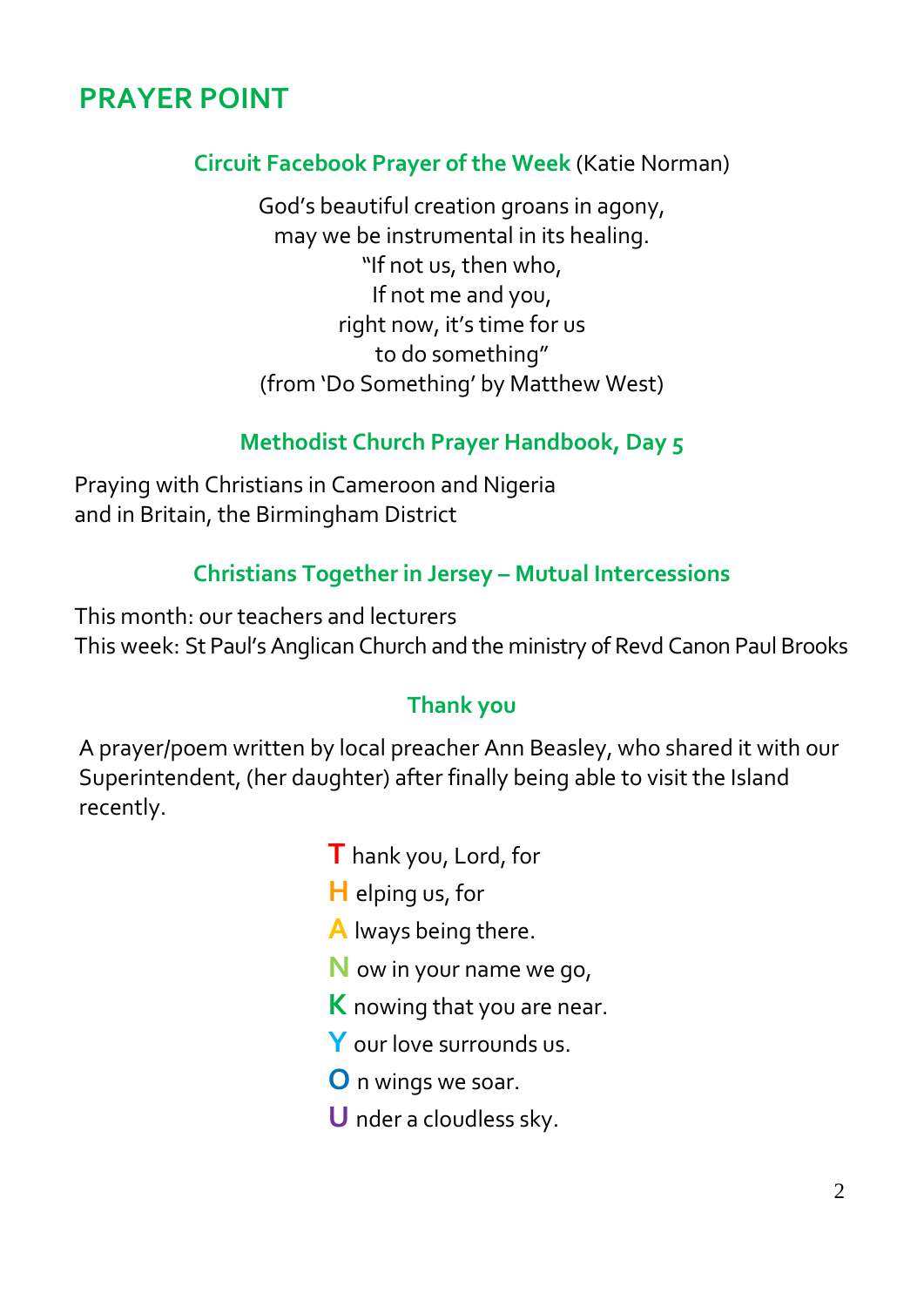# **CARING FOR CREATION**

Is your church looking to learn about the climate and ecological crises that we face? If so, you might like to use the talks organised by Bramhall Methodist Church in which eminent scientists share [how science informs](https://www.bramhallmethodists.org.uk/pfop)  [prayer for our planet](https://www.bramhallmethodists.org.uk/pfop) . Just scroll down and click on 'view programme and recordings.'

Other Jersey Circuit members are quietly growing their own produce to obviate the need to buy fruit and vegetables flown from across the world. **Annette Voak** (St Aubin) has a flourishing rotating crop of Jersey royals, beans (though she may need scaffolding to harvest the top bunches!), cabbages, tomatoes, figs, apples etc and a herb garden the Longueville Manor would envy.





Meanwhile **Cyril Luce** (Georgetown) is taking a short break from collecting his windfall apples which he cooks down and freezes, giving him enough produce to keep himself, his family and friends fed through the year for savoury and sweet dishes.

Please send in photos of your own gardens or allotments, great or small, with their autumn produce, to share and inspire.

#### **PAUSES FOR THOUGHT**

Rev Dawn has recorded a couple more Pauses for Thought on BBC Radio 2.



 On the theme of 'Overcoming Adversity' her subject was '[listen to the stories of the carers](https://www.bbc.co.uk/sounds/play/p09t1bp0)' - a poignant but uplifting piece reflecting the vast range of folk she has had the privilege of working amongst during her ministry.

What is her '[Ideal Holiday](https://www.bbc.co.uk/sounds/play/p09sfpr3?fbclid=IwAR3Jel3BT357XQm9R4AZbCowWt0tKiN2ffTpmPfq6f0KktJ81Rn3iCea7ew)'? Spoiler alert: it's not bikinis and bellinis in Benidorm! Here she describes how she experienced first hand the kind of hospitality that she wants to offer.

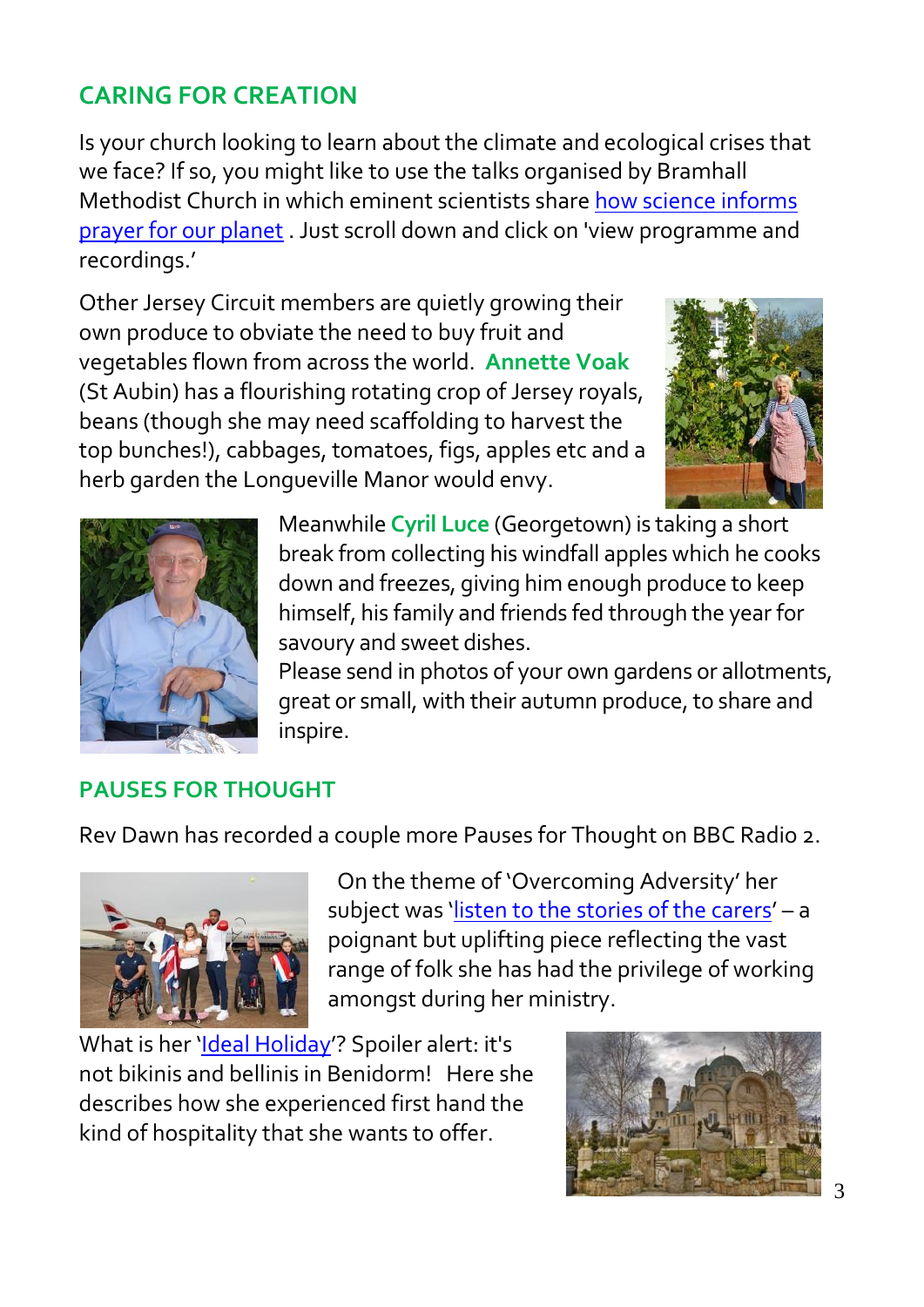#### **EBENEZER PICKLES GRADUATES**

As we head towards a new school year, we think of all those children embarking on a new chapter in their lives. For those little Pickles who will be moving on to their respective nursery schools, a special graduation ceremony was held in the church at the end of last term. Ebenezer hopes to welcome some back into the fold at their Pickles Plus after school sessions.



The Pickles 'catering crew' were delighted to receive a lovely note of thanks from one of their mums who gifted blankets for five babies via Unicef. Such a wonderful gesture all round!

Dear Pickles helpers,

Thank you for all the fruit chopping, cracker spreading, teacake toasting, snack serving, plate washing, cake cutting, and most importantly tea brewing over the past five and a half years! We hope knowing five babies are being kept as cosy and warm as you make us feel at Pickles is an appropriate way to say THANK YOU.

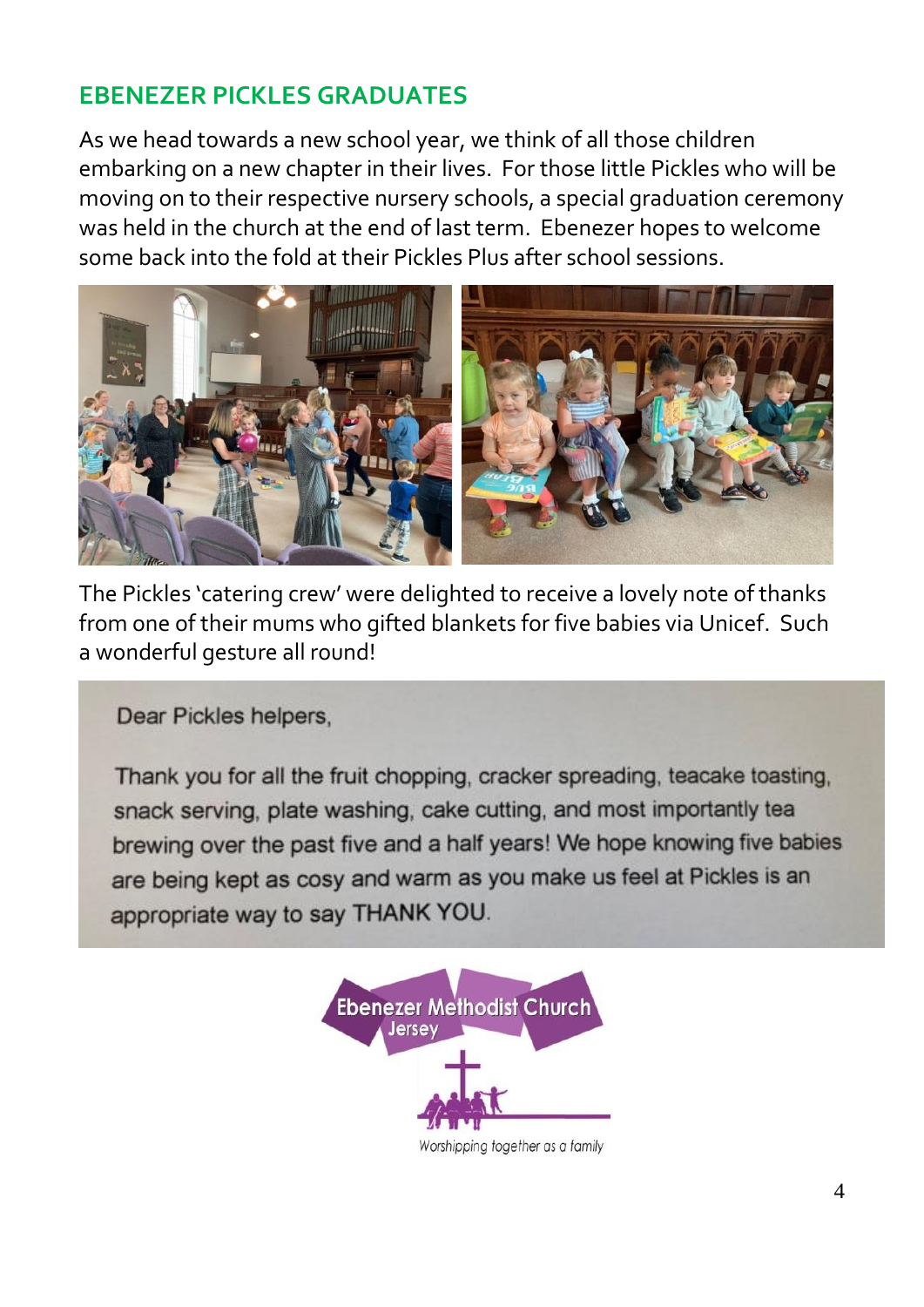#### **MUSIC CORNER – REV DAWN**

I first started playing the piano when I was 4 1/2 years old. I have vivid memories of walking up a steep hill in the rain in the mid winter in west Yorkshire to take my piano lessons. I am failry sure I had to be prompted to practise.

At the age of 8 I began to play the 'cello beginning on a 34 size instrument. I reached Grade 5 and continued to play until shortly before attending

secondary school. I had become very tired from lugging my 'cello on the 2 mile return trip to school (walking) and, after some experiemnts in a music shop, I exchanged the 'cello for a flute. I continued to play flute and piano through secondary school and at the age of 16 attended a higher ecucation college undertaking a music foundation course. I spent some time learning about other woodwind instrucments and took trumpet lessons with a fellow student in order to learn how brass instruments



work. During my time on the course I enjoyed arranging music, composing and conducting, perhaps a little more than performing.

I have continued to dabble with flute and piano throughout my adult life but in order to maintain the standard at colleage I do not practise nearly enough



these days . At Easter 2015 I had the privilege of being musical director for an original passion play which was an ecumenical and community project. Later in 2019, whilst on sabbatical with the permission of Rev Barry Jackson whose script I adapted, I restructured the full Passion Play into a narrated choral work,

again as a community choir and orchestra event. I am thrilled to share that 2 years later and in spite of Covid, members of that choir still meet to sing and others have joined. With thanks to Julie Gillam and Ian Every, gifted musicians from Freeman Memorial Methodist Church.

The Passion 2019 narrated choral work is available on th[e Milton Keynes](https://mkmethodist.org.uk/the-passion-2019/)  [Methodist website](https://mkmethodist.org.uk/the-passion-2019/)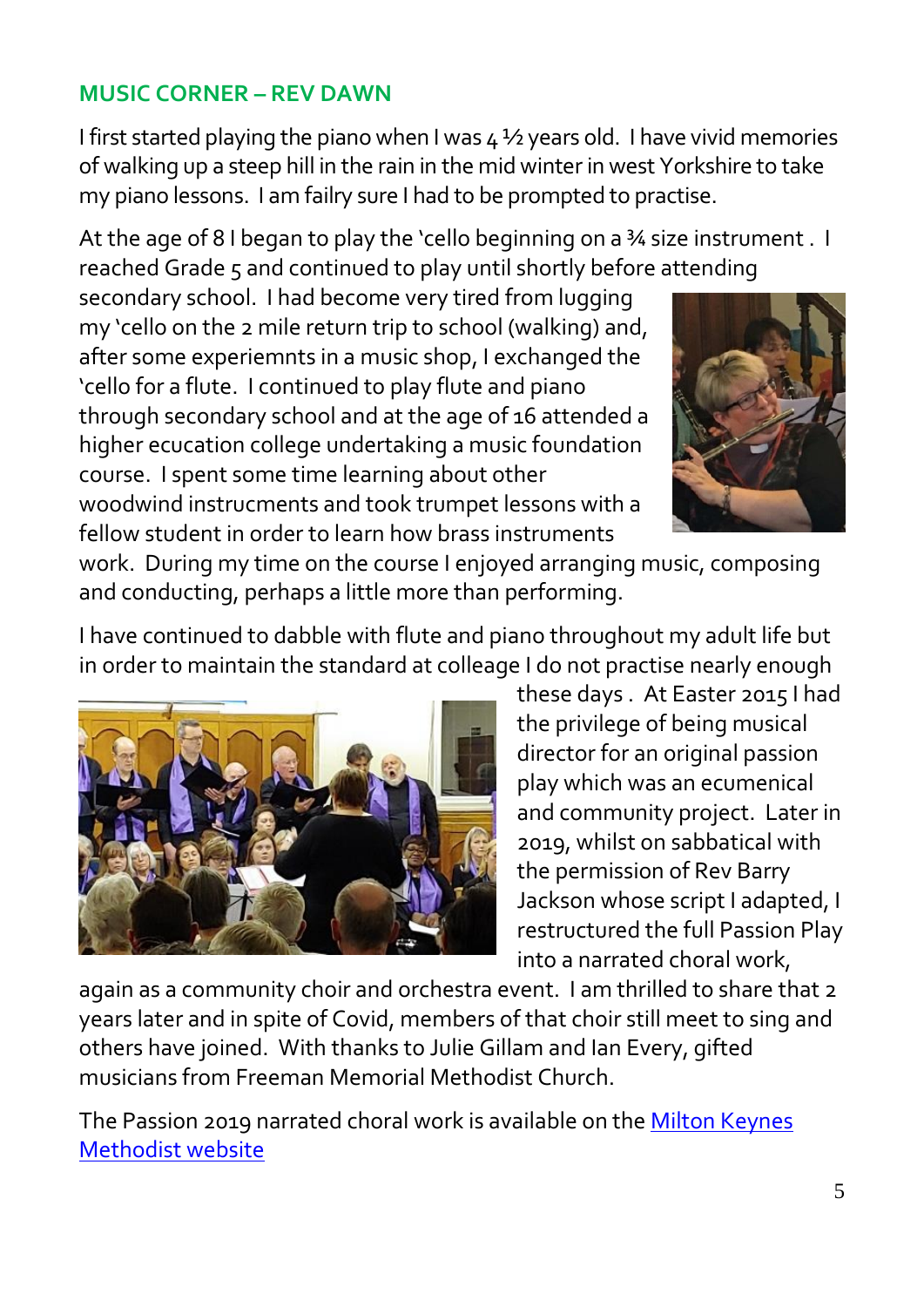#### **REVD SARAH CADELL**

We are thrilled to welcome to the CI District Rev Sarah, who will be formally welcomed to the Guernsey Circuit this weekend and we look forward to seeing her in Jersey before too long.



I'm Sarah Caddell and I join you directly from Queens, where I have spent the last three years part time studying for ministry. The last 18 months of those 3 years I have been privileged to be shadowing ministers in Hull Centre and West, Yorkshire. My home is just to the south side of the Humber, North Lincolnshire, so travel across the Humber Bridge was a regular part of my daily life. Responding to the call of ministry took a while but I like to think that the experiences along the way, have and, continue to enable

me to support our churches and prepare for what is to come.

I am thoroughly enjoying exploring parts of Guernsey where I'm based with Charlie, my Cocker Spaniel. Whether on foot or in the car I may more often be seen looking lost (not a surprise!). I am likely working out how I got to where I am and the best way home! Whilst no longer living with me, restrictions allowing, I'm sure my three, now grown up, children will be visiting.

Mainly, as I write, I am really looking forward to walking alongside members in Guernsey for the next few years. To praying together, discerning and sharing the amazing love of our awesome God. And, in that spirit to learn together what His unfolding plans are both for us and for this beautiful place.

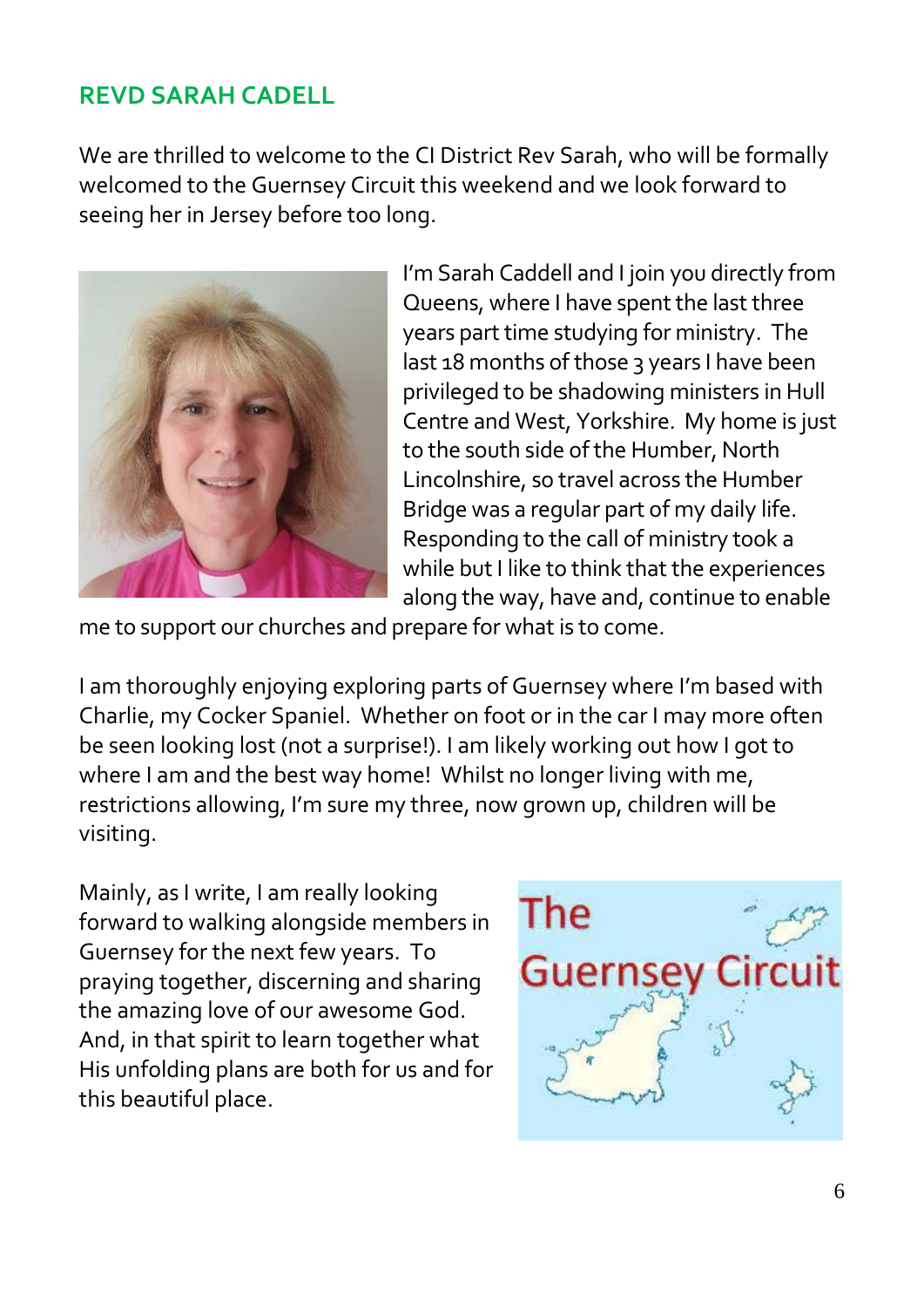## **WORLD DAY OF PRAYER – NEW LEADER?**

Wendy Lange-Smith has been leader of the World Day of Prayer organising group for 6 years. Although World Day of Prayer is and will always be

important to her, she feels it is time for her to step down, although she is happy to remain on the organising group to be a support. Please think and pray about whether you or someone you know is willing to take on leading the organising group. If no



one comes forward to lead the group WDP will not happen in 2022.

The organising group also needs about 3 others to join the group, from a variety of Christian denominations, to share the load. Please pray and do not be shy to offer yourself or approach someone. Contact Wendy on wlangesmith@tgis.co.uk for more information or to offer you help.

# **MESSAGE FROM THE LEPROSY MISSION**

Dear friend,

After six wonderful years of working with The Leprosy Mission, I am writing to share that at the end of December I will be stepping down from my role as the Regional Manager for the East of England and Jersey to explore new avenues of Christian service. Thank you so much for your life-changing support for people affected by leprosy during this time.

I know that you will want to continue to partner with The Leprosy Mission, and



we are currently recruiting for someone to take over my responsibilities. Please do pray that God will call His  $\sum$  England and Wales person to do this wonderful work. In the meantime, if you have booked me as a speaker for 2022, a member of the team will be delighted

to join you in my place.

It has been a genuine privilege getting to know you and working together for the benefit of people affected by leprosy. Thank you for your heartfelt generosity and prayers. You have been a personal inspiration and source of encouragement to me.

If you would like to write back, I'd love to hear from you. My email address will be active until 31 December 2021 (helenw@tlmew.org.uk). Grace and peace, Helen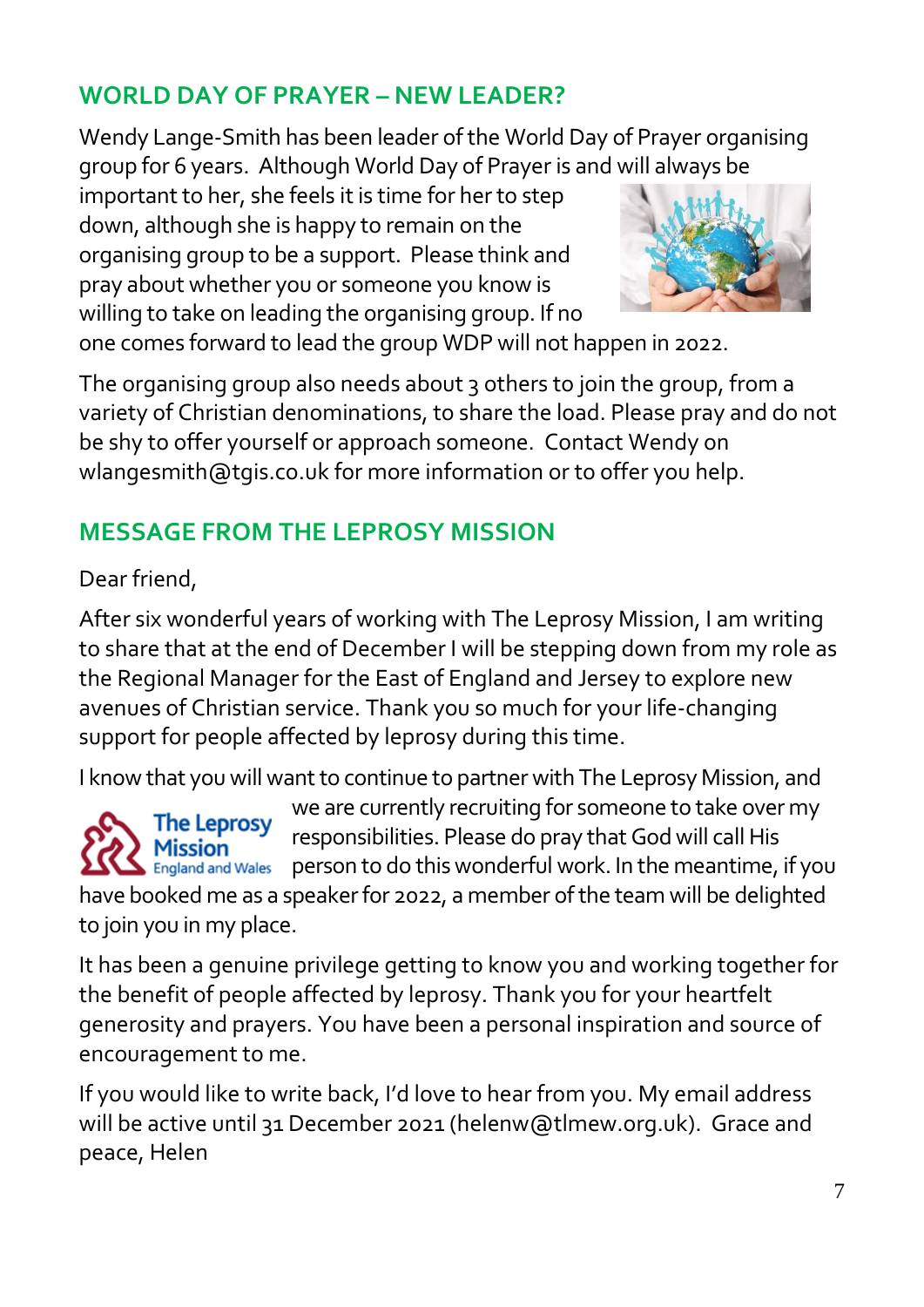#### **REV DEBBIE 'SITS DOWN'**

I candidated in 1991 and trained while working in the Jersey Circuit in what was called In-service training. So I have been an ordained Presbyteral minister for 21 years. As part of my training I spent some time on a placement in London, and worked with refugees, the homeless, inner city schools, multi-faith forums and the Rainbow community (LBGTQ community) and a lot more. This was an amazing experience and I loved the challenge and opportunities. It gave me a fantastic grounding for ministry.



I have an honours Bachelor of Theology degree (theology, philosophy and Ethics) from Oxford University and a Masters from Lampeter University and these are two of my greatest achievements during my ministry. They certainly broadened my understanding and thinking. My theses were both on children's spirituality. (The photo is of my masters graduation).

I have served in the Jersey Circuit (twice), Bristol and Bournemouth. Some of

my greatest joys: the variety of ministry, working as a Bristol University chaplain in a multi-faith chaplaincy. I have enjoyed working as a chaplain in two primary schools, a prison, a hospital, and a hospice and felt it such a privilege to do this work. I also baptised my two grandchildren which was very special. (Photo: Ollie's baptism though I christened Ella as well).



I have been involved in three Church building projects and was invited back to Bristol to see the first of a three part project in Victoria Church in the city and also led retreats and sessions for ministerial training at Wesley College in Bristol (sadly no longer there).

I think what I have enjoyed most is the people, and in particular the younger ones, as well as youth groups and the Methsoc in Bristol, many of whom are now in key positions in the Church, and among them several local preachers (who I trained) and two ministers. I have been blessed to meet people who have different views, experiences and have learnt so much and been challenged in my faith.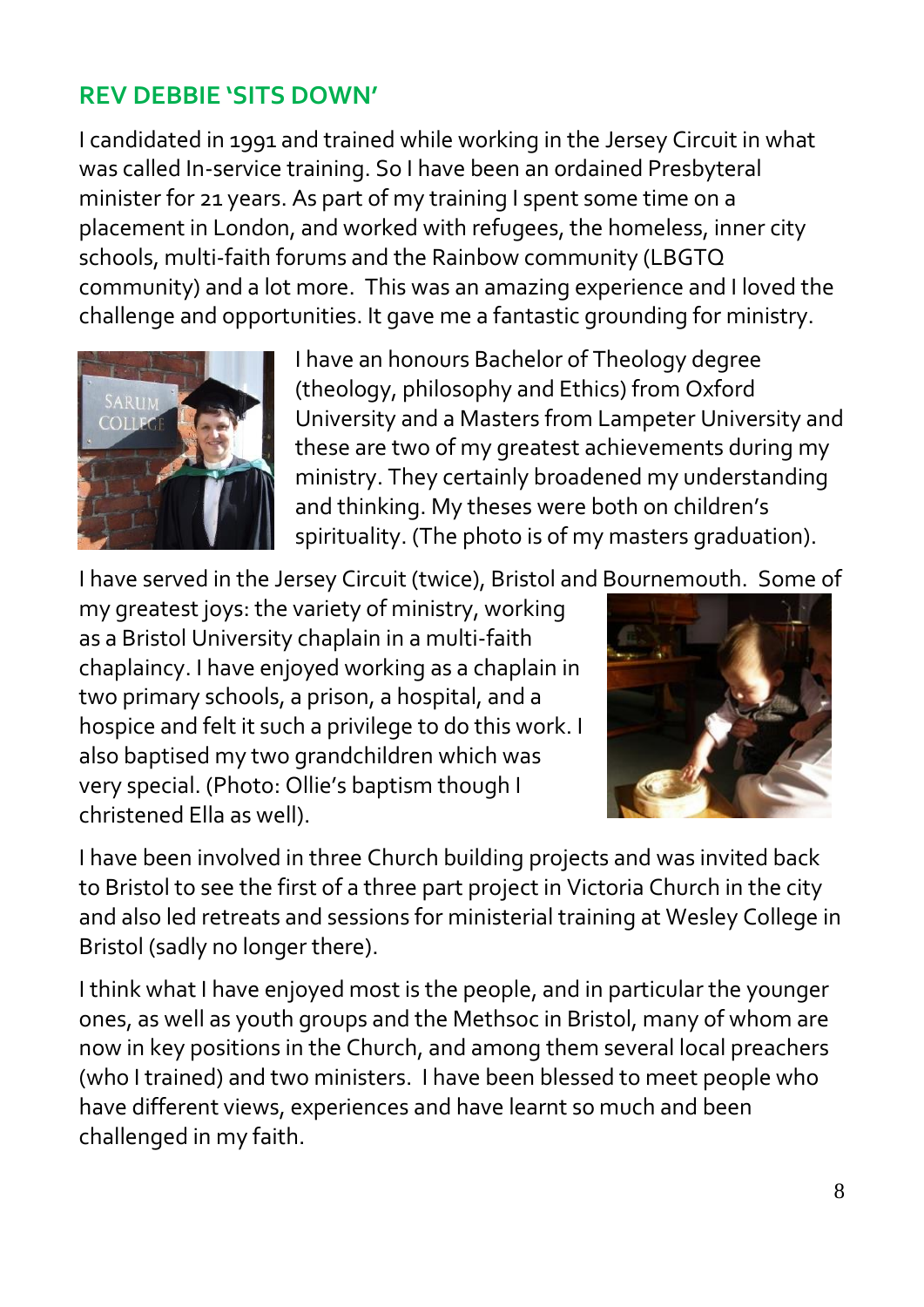It seems strange to be 'sitting down' as the phrase goes, and I am looking forward to a different form of ministry and finding out what God has in store. I am also hoping to have a little more time for family and art, which is one of my passions.

#### **DISCLOSURE**

Prayer is like watching for the Kingfisher. All you can do is Be where he is likely to appear, and Wait. Often, nothing much happens; There is space, silence and Expectancy. No visible sign, only the Knowledge that he's been there And may come again. Seeing or not seeing cease to matter. You have been prepared. But sometimes, when you've almost Stopped expecting it, A flash of brightness Gives encouragement.



#### **BOOKS TO A GOOD HOME**



Check out these Christian counselling books from a qualification one of our members did a couple of years ago. If you can use them please contact the Circuit Office.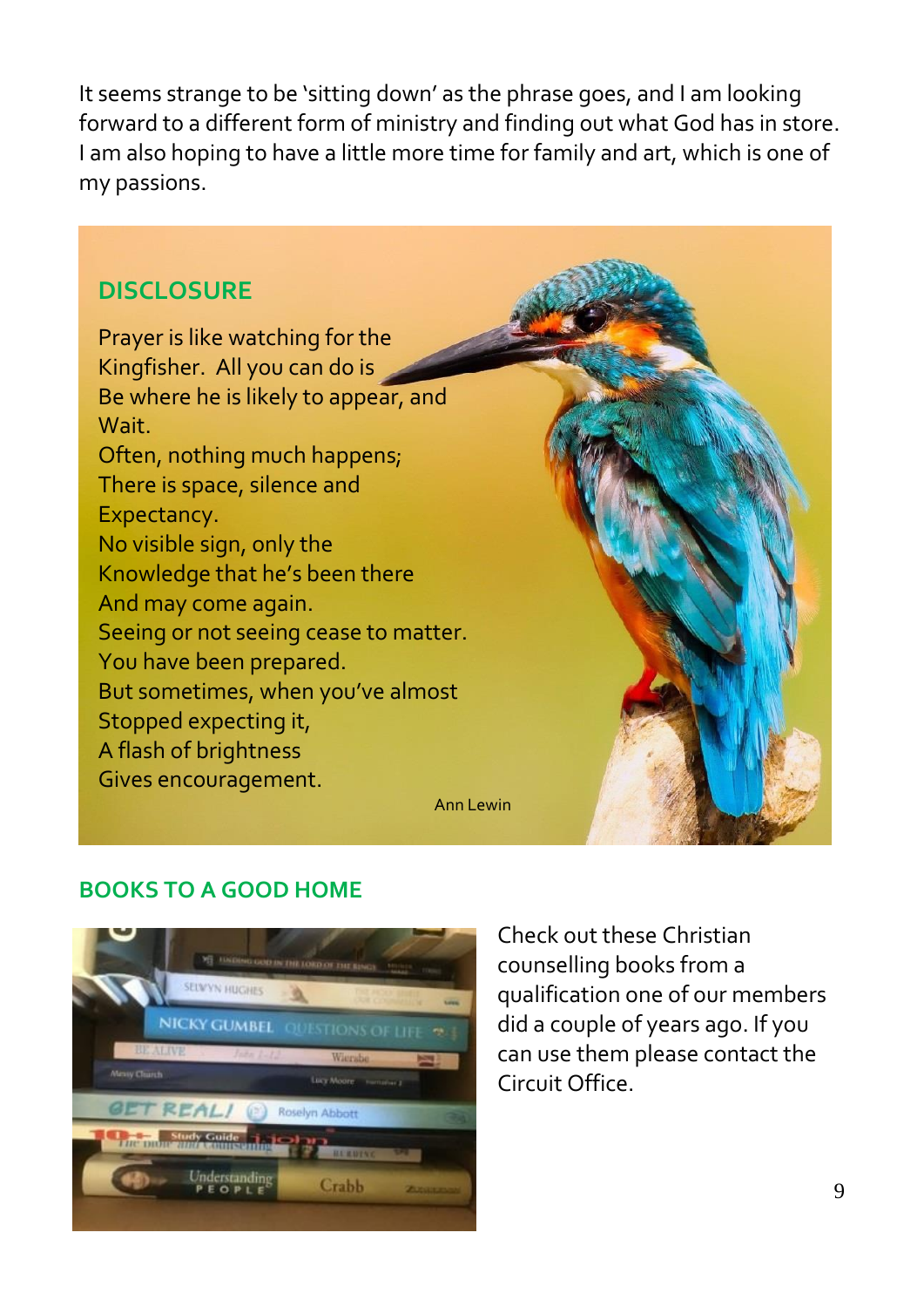#### **DIARY**

St Aubin's church will be opening its doors on **Saturday 4 September**, 10.00am-4.00pm for tea and cakes, whilst running a video about toilet twinning to fundraise for the project.

If you have any item for the **next newsletter Sunday 19 September**, please send it in before 14 September. Photos of harvest displays would be particularly welcome, as well as details of where you are sending your produce, tins, packets, boxes and bottles.

If you would like to attend the final get together of all those who have been **JMWLC** members over the years (Biarritz on **Wednesday 22 September**, 12.30 for 1.00pm) please book your place with Audrey on M: 07797 847604 or E: circuit.office.jsy@gmail.com **before 17 September.** The speaker will be Deacon Sally and the menu is a carvery lunch (2 x roasts, a fish dish and a vegetarian option) followed by dessert and coffee at £24 per person.

The inimitable bakers of Georgetown are inviting the whole of the Circuit to their Community Coffee Morning on **23 September**(10.00am-12.00pm) when they will be raising funds for the **All We Can** Appeal for Haiti. This is part of their preparation for the Georgeown harvest festival on 26 September.